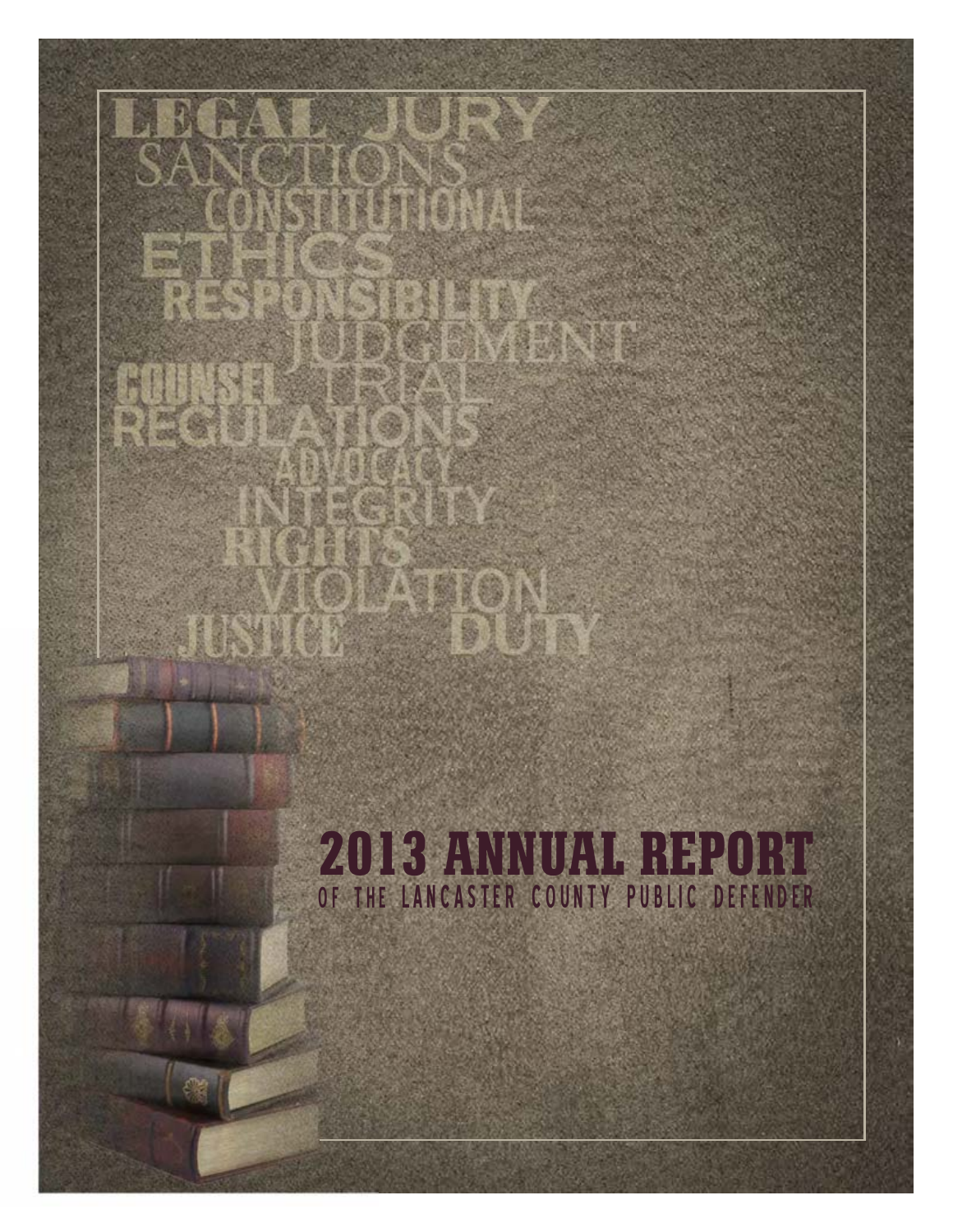In the spring of 1970, I was a senior finishing up my studies in undergraduate school at UNL, when I took a job as a part time bartender at the Flame Club owned by T. Clement Gaughan, a long time criminal defense attorney in Lincoln. I could never have imagined at that time that my bartending job would eventually lead to my election as Public Defender for Lancaster County. It was truly a case of being in the right place at the right time.

With the encouragement of Gaughan and his law partner, Dick Goos, I took the admission test for law school at UNL, was accepted, and began law school in the fall of 1970. When the Lancaster County Public Defender's Office was established by the County Board in January of 1971, Gaughan was appointed the first Public Defender and he hired me as the office's first law clerk/investigator. I traded my bartender's apron for law books (there was no such thing as computerized legal research) and a Sherlock Holmes' style cap.

Upon graduation from law school in December of 1972, I took the bar exam in February of 1973 and was hired as a Deputy Public Defender by Gaughan in the same month. I worked as a Deputy Public Defender from 1973-1975 and then joined a law partnership with Kirk Naylor, a local Lincoln attorney who specialized in criminal defense. When Gaughan decided not to run, I was asked by members of the public defender staff, including Dick Goos, to run for the position. I won my first election in 1978 and was sworn in on January 4, 1979. I have served as the Elected Public Defender ever since.



Dennis Keefe

Now, 44 years after that bartending job sent me on a journey I could not have imagined, I am going to leave the job I love. I am not running for re-election, and as of January 8, 2015, I will no longer be the Lancaster County Public Defender. This will be a bittersweet moment for me. Having served in this position virtually my entire professional career, there are many memories (fond and otherwise) I will take with me.

I really enjoyed working directly with clients on cases. Even when the cases involved the most serious charges possible with the death penalty in play, the work was challenging, stressful and exhilarating all at once. Within the first three years of my becoming Public Defender, the office was overwhelmed with a number of serious murder cases any one of which could have been a death penalty case.

I was personally involved in two of those cases and I didn't realize at the time what a toll they take on you personally. One of those cases involved a six week jury trial after months of intensive pre trial preparation. The sentencing hearing resulted in a death sentence. After more than 25 years of appeals and post conviction proceedings, including two trips to the United States Supreme Court, that case eventually ended with the client sentenced to life imprisonment. The other case from that time period required years of investigation and pre trial motion practice and preparation. Our investigation uncovered the fact that our client had falsely confessed to another homicide in another state at the time he was being interrogated for the case that ended up in our office. Because of our investigation and motion practice, both murder cases were dismissed.

What I clearly remember about these cases and the many others I have been involved in over the years, is the incredible teamwork that existed in the office. Attorneys, paralegals, investigators, law clerks and support staff all contributed to the effort to provide the absolutely best outcome possible for the clients. This always made me very proud of our office.

The administrative part of my job grew over the years and it also proved challenging. Developing systems and policies for the office's work, recruiting and retaining high quality staff, organizing and distributing the work fairly and equitably, and trying desperately to keep track of and implement the latest technology were all challenging tasks.



I still remember when I first became Public Defender that some of our client "files" were actually writings on cocktail napkins. We have truly come along way. I am most proud of two accomplishments that fundamentally affect a public defender office's ability to recruit and retain high quality staff. We have implemented a salary plan for attorneys that I think is a very positive step and places us among the best offices in the country to work. Secondly, and probably just as important, we have implemented research based workload limits that allow us to withdraw from cases when we exceed our maximum capacity. We were way ahead of the curve on the workload limits project and our long history of attorneys tracking their time is now considered a model for the rest of the country.

I have great respect for this office and the very important work that is our responsibility. It has been an exhilarating ride and I will miss many aspects of this work (other aspects not so much). One thing remains constant. I love my job and the people I labor with and I am extremely proud of the competent, professional manner in which they carry out the very difficult but important work of the office.

I believe that, together, we have built one of the best public defender offices in the country. I want to thank all of those who gave me the honor to serve as Lancaster County Public Defender. That list includes all of the people I have worked for and with in this office, the voters of Lancaster County, many members of the Lancaster County Board of Commissioners over the years, judges who have a respect for the work we do and who have supported the office in its efforts to improve the quality of services, members of the private bar who have taken an active interest in the issues of indigent defense, and last, but certainly not least, my family, especially my wife Patty, who has been there through the thick and the thin for all of these many years.

I will miss all of you and the tempo of the office, but I will carry with me many fond memories and a great sense of pride in what we have accomplished. I am very proud to have served as Lancaster County Public Defender.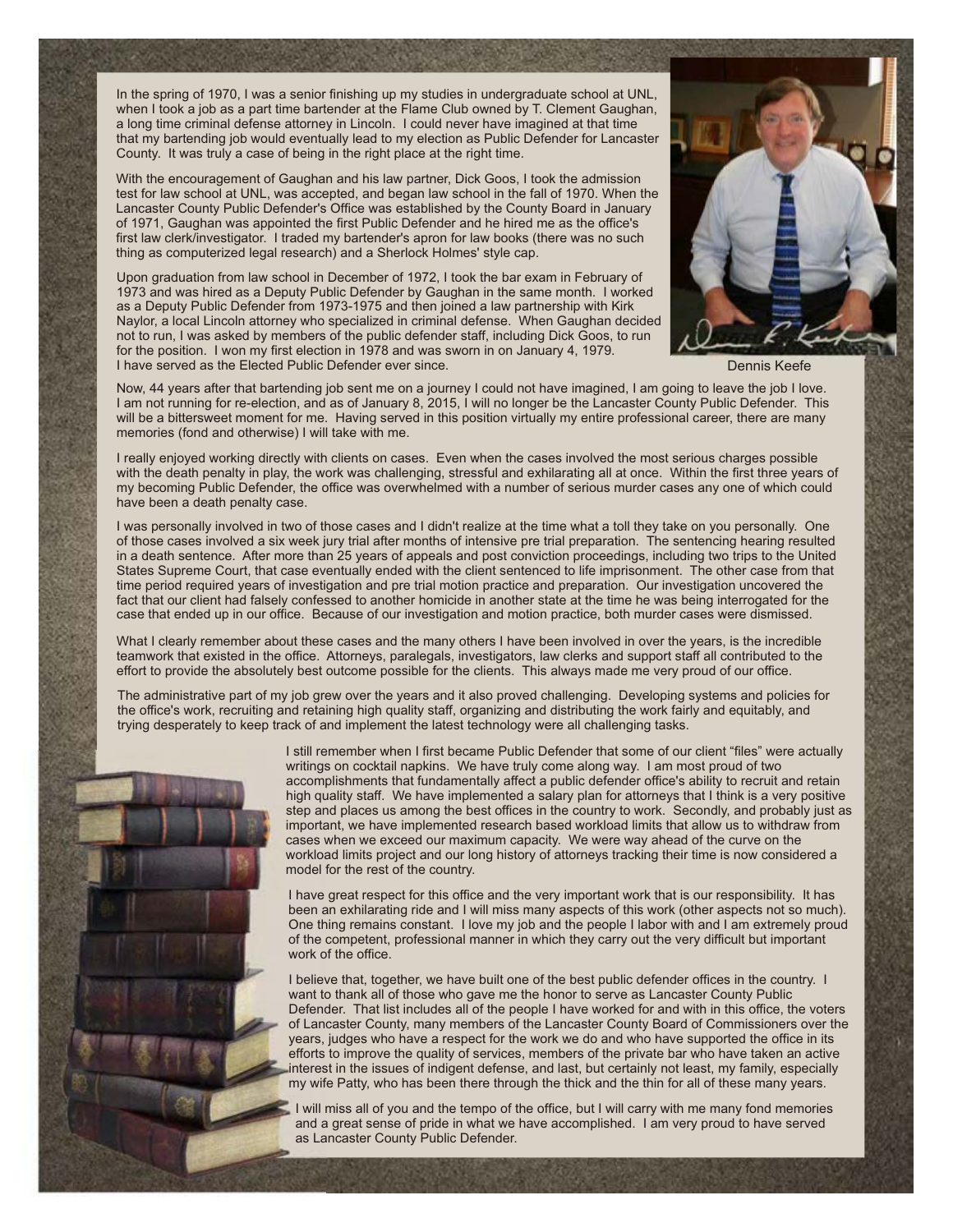# TABLE OF CONTENTS

| <b>Mission Statement</b>                                 | 1              |
|----------------------------------------------------------|----------------|
| Overview of Lancaster County's Indigent Defense System   | $\overline{2}$ |
| <b>Assigned Counsel Notes</b>                            | $\overline{2}$ |
| <b>Contract Notes</b>                                    | 3              |
| Indigent Defense Advisory Committee                      | 3              |
| Assigned Counsel Report and Followup                     | 4              |
| <b>Public Defender's Office Operations</b>               | 4              |
| New Attorney Salary Plan                                 | 5              |
| <b>Felony Division</b>                                   | 6              |
| <b>Misdemeanor Division</b>                              | 7              |
| <b>Mental Health Commitments and Miscellaneous Cases</b> | 8              |
| Juvenile Division                                        | 9              |
| <b>Future Issues</b>                                     | 10             |
| Appendix A                                               | 11             |
| Appendix B                                               | 12             |
| <b>Appendix C</b>                                        | 13             |



**2013 ANNUAL REPORT**<br>Of the lancaster county public defender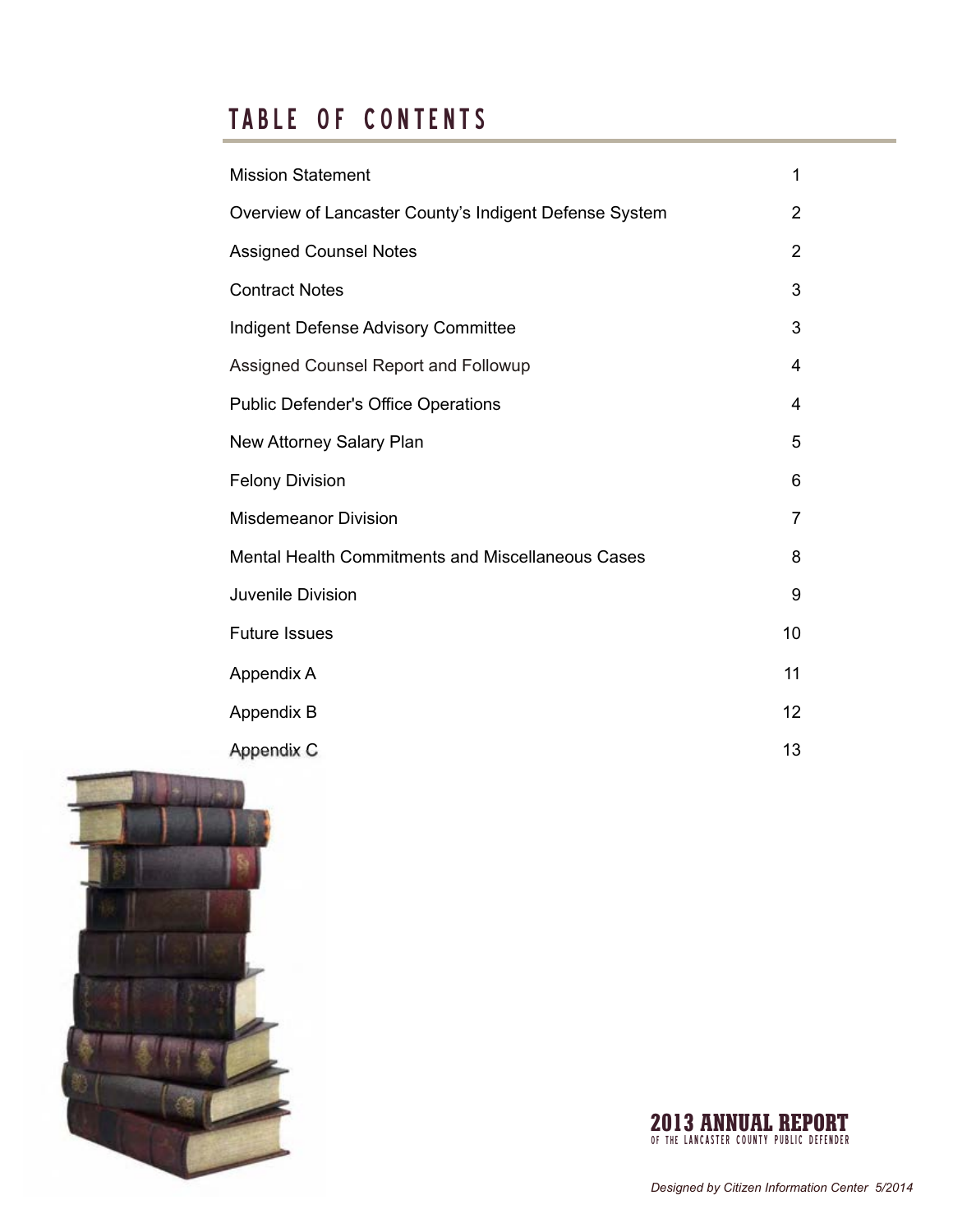#### **MISSION STATEMENT**

*The mission of the Lancaster County Public Defender's Office is to provide high quality legal services for indigents and to advocate zealously on behalf of each individual client.*

#### PHILOSOPHY AND GOALS

It is the philosophy of the Lancaster County Public Defender's Office that each client should receive high quality legal representation which is as good as that provided by the best of the private bar.

## G O A L S

- 1. Recruit and retain attorneys and support staff who will provide high quality legal representation for each client.
- 2. Maintain reasonable caseload levels for staff attorneys.
- 3. Provide all resources and ancillary services necessary to represent the clients of the office.

**2013 ANNUAL REPORT**<br>Of the lancaster county public defender

**1**

- 4. Provide continuing training for all staff.
- 5. Maintain political and professional independence for the office.
- 6. Maintain a professional work environment.
- 7. Provide creative representation.
- 8. Provide visionary management.
- 9. Provide full-service representation.
- 10. Maintain adequate and stable funding.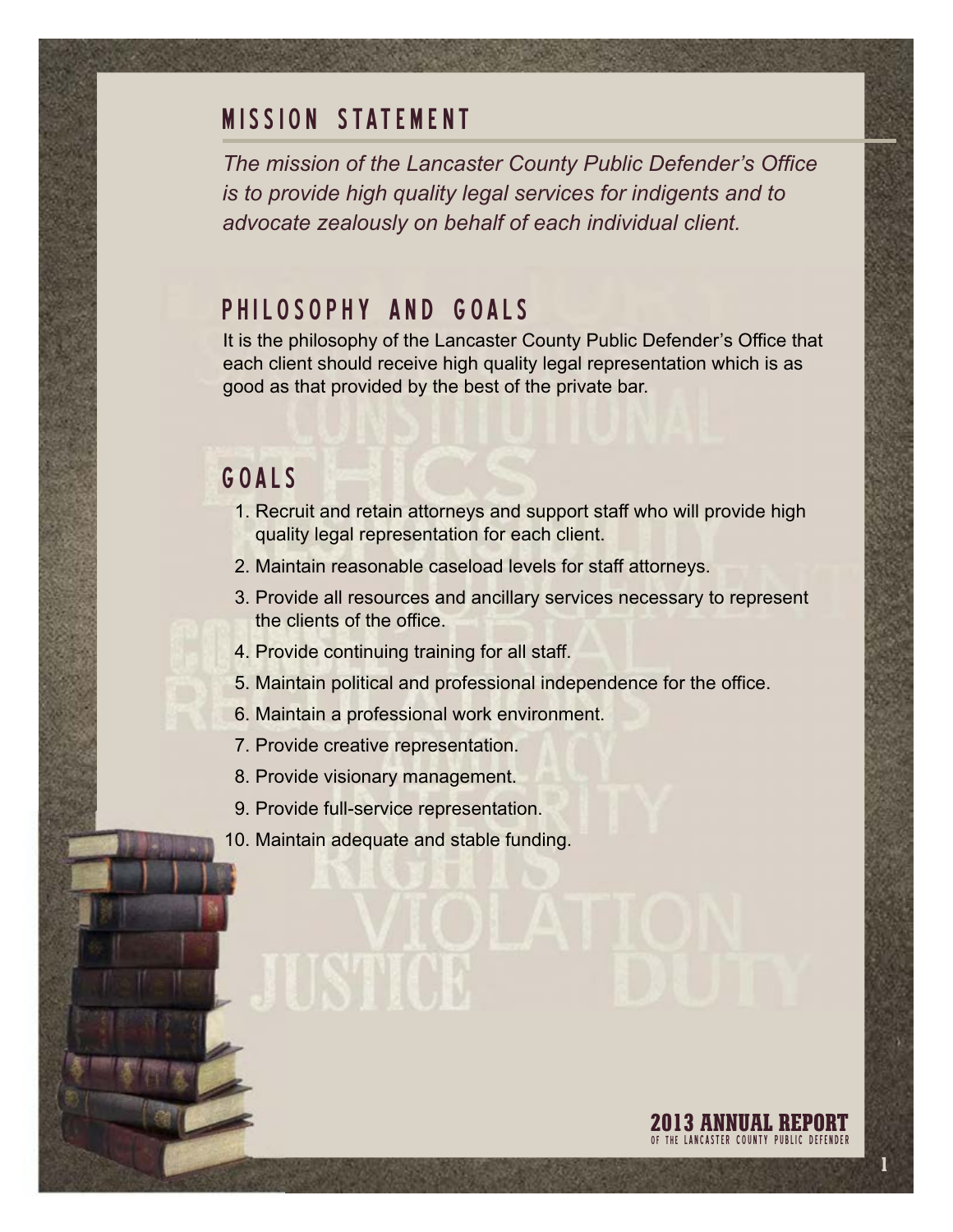## OVERVIEW OF LANCASTER COUNTY'S INDIGENT DEFENSE SYSTEM

The indigent defense system in Lancaster County consists of the Lancaster County Public Defender's Office, private assigned counsel in county, district and juvenile court, a contract with Legal Aid of Nebraska for juvenile court, and a contract with a private law firm for the Child Support and Paternity cases. The chart below compares the FY14 projected expenditures as of December 31, 2013 (as reported by the Budget and Fiscal Office) for each segment of the system with the FY13 and FY12 Actual Expenditures.



## 2013 ASSIGNED COUNSEL NOTES

**2**

- Of the 1,967 felony cases closed by the public defender's office in 2013, 559 of those cases (28%) involved a conflict of interest which required the appointment of private assigned counsel or the Commission on Public Advocacy. The 28% figure is exactly the same as in 2012. In addition, 181 felony cases (9%) were closed in 2013 because they exceeded the office's caseload standards. This is the largest number of cases where we have exceeded our felony caseload standards since the standards were adopted in 2008.
- Of the 3,131 misdemeanor cases closed by the Public Defender's Office in 2013, 488 (16%) were closed because of a conflict of interest requiring appointment of assigned counsel. In addition, 14 misdemeanor cases were closed because they were companion cases to felonies that exceeded the public defender's caseload standards. There were no misdemeanor excessive caseload cases in 2013 (this compares to 311 in 2009, 18 in 2010, 3 in 2011, and 0 in 2012).
- Of the 1,145 Juvenile Law Violations and Status Offender cases closed by the public defender in 2013, 149 (13%) were closed because of a conflict of interest and either Legal Aid of Nebraska or a private attorney was appointed. In 2013 the public defender did not have to withdraw from any juvenile cases because of our workload standards (compared to 14 in 2009, 27 in 2010, 16 in 2011, and 0 in 2012).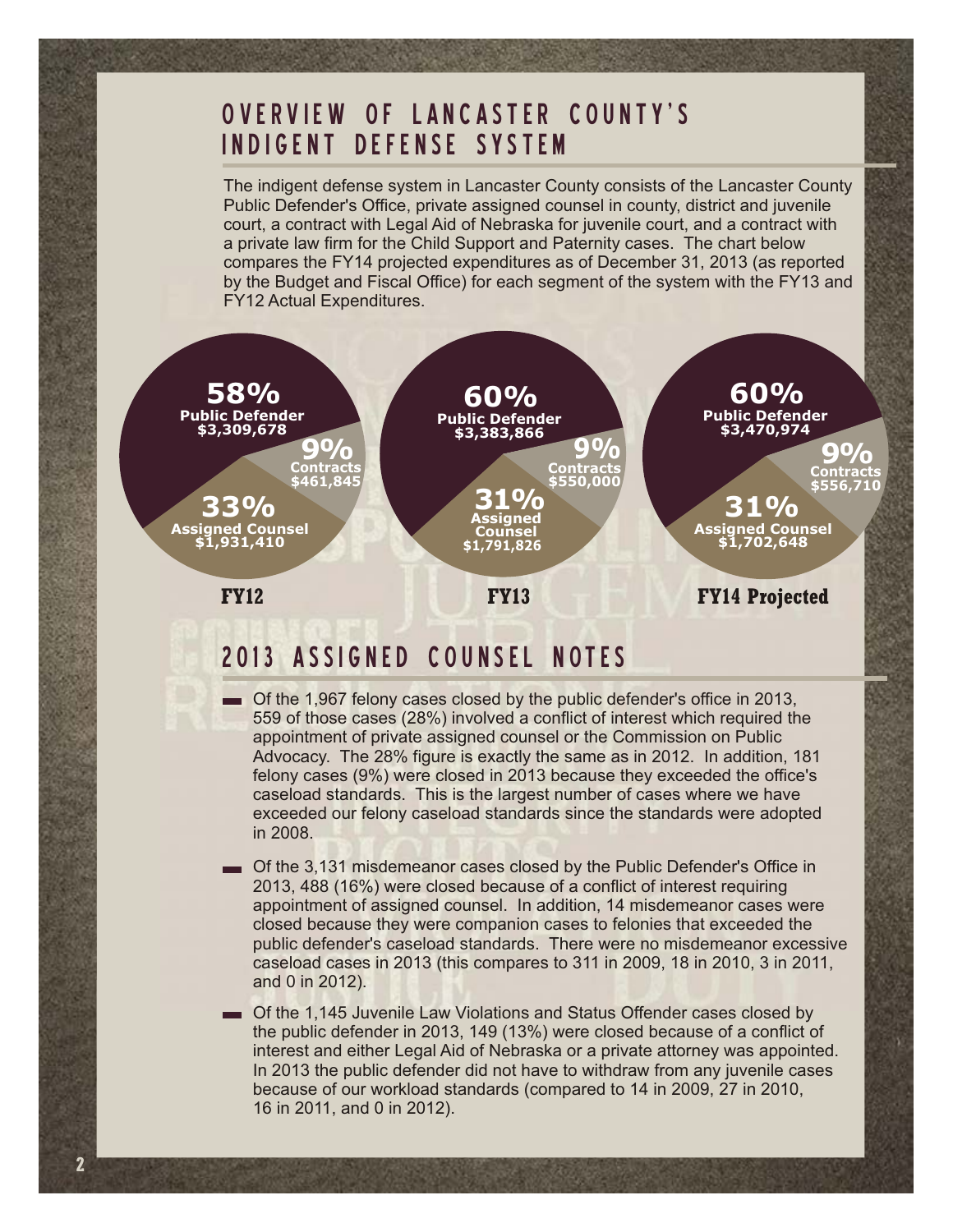#### CONTRACT NOTES

- The only contract for legal services in the Juvenile Court in 2013 was the contract with Legal Aid of Nebraska. The contract was amended in 2013 to decrease the number of new 3(a) abuse/neglect cases that could be assigned from 266 cases to 233 cases, because of a reduction in the number of new filings.
- According to the Separate Juvenile Court, there were 287 new 3(a) (abuse/neglect) cases (including transfers from other counties) filed in the Separate Juvenile Court of Lancaster County in 2013. This represents a decrease of 2% from 2012 and a 31% reduction from the record high number of new cases in 2010 (415). This 31% decrease over a 3 year period would have reduced the number of attorney appointments needed in such cases by approximately 307 appointments per year.
- 2013 was the first year of the Child Support/Paternity contract between Lancaster County and the DeMars Gordon Law Firm, the contractor opened 456 Child Support contempt cases (compared to 302 in 2012) and closed 449 (288 in 2012), opened 89 new Paternity cases (117 in 2012) and closed 99 (119 in 2012), and opened 18 other contempt matters (14 in 2012). The firm logged 1755 hours (1331 in 2012), including 999 attorney hours (903 in 2012) for this work.

## LANCASTER COUNTY INDIGENT DEFENSE ADVISORY COMMITTEE

In 1995, at the request of Lancaster County Public Defender Dennis R. Keefe, the Lancaster County Board of Commissioners established the Lancaster County Indigent Defense Advisory Committee to advise the Public Defender and the



Lancaster County Board on all issues relating to indigent defense. Members of the advisory committee are nominated by the Board of Trustees of the Lincoln Bar Association and are appointed by the Board of Commissioners. The advisory committee plays a very important role, especially in the recommendation of new contractors for Lancaster County. In 2013, Sean Brennan and Jeanelle Lust were reappointed to new 3 year terms and Dallas Jones was appointed to a 3 year term, replacing Randy Goyette, who chose not to seek reappointment. Randy was a long time member and Chair of the Advisory Group. We want to thank the volunteer members of this committee who served during 2013. They are Randy Goyette (replaced by Dallas Jones), Sean Brennan, Brad Roth, Jeanelle Lust, and ??????????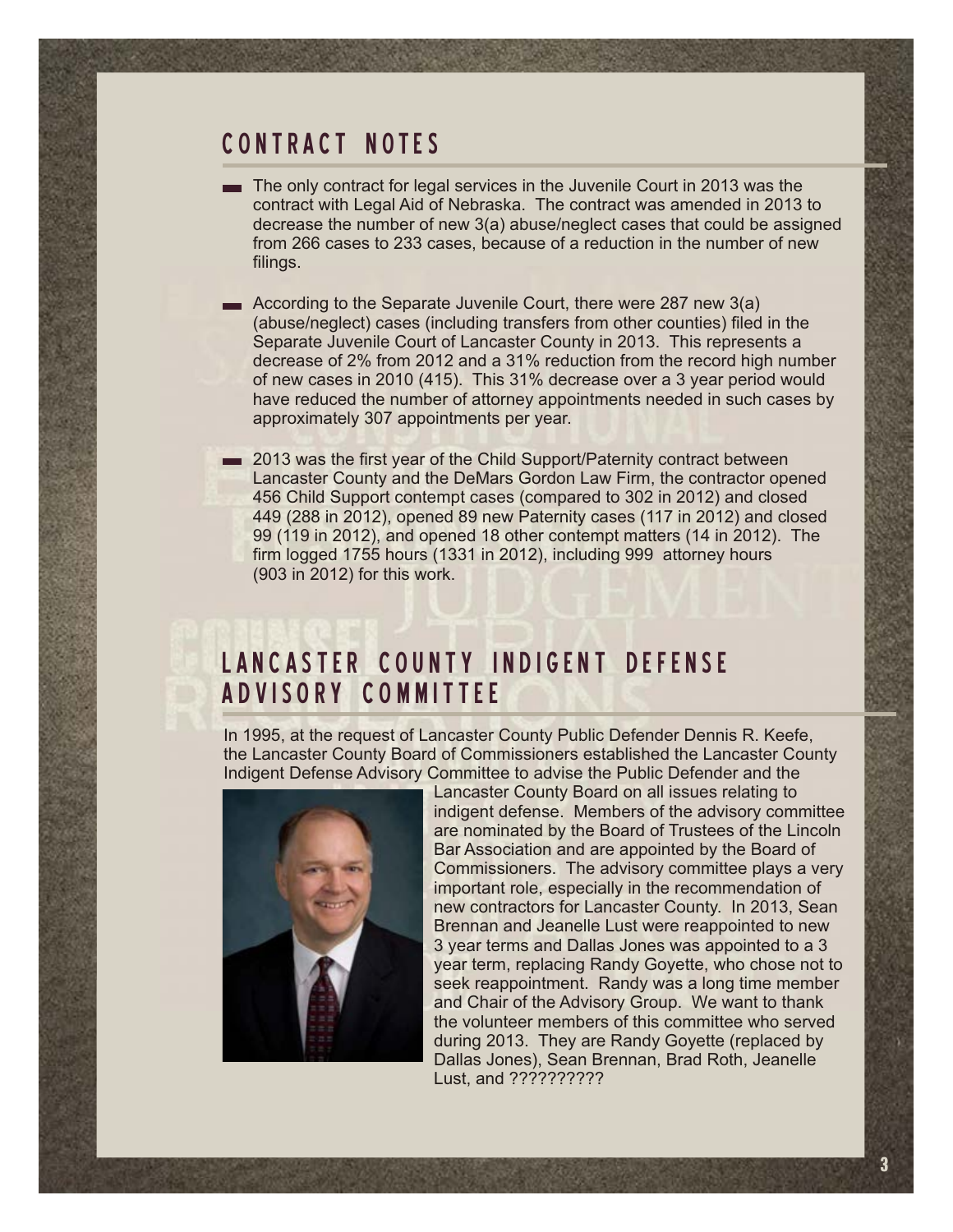## ASSIGNED COUNSEL FOLLOW UP

In 2011, the Lancaster County Indigent Defense Advisory Committee was charged by the Lancaster County Board of Commissioners with undertaking an assessment of the cost of legal services in Lancaster County. The County contracted with Elizabeth Neeley, PhD. of Objective Advantage to act as the primary researcher on the project.

During 2012, to identify both the factors that contribute to the rising costs of indigent defense and ways in which the justice system can control costs, focus group discussions were conducted with a variety of justice system stakeholders. The Advisory Committee then reviewed the factors and strategies identified through focus group discussions. When applicable and available, the Advisory Committee compiled and reviewed relevant data and national research regarding proposed cost reduction strategies. Elizabeth Neeley presented the results of the study along with the recommendations of the Board of Commissioners. The Board then contracted with Neeley to help the Advisory Committee to implement the recommendations. The full report can be found on the web page of the Lancaster County Public Defender here *http://lancaster.ne.gov/pdefen/pdf/idac.pdf*.

Several important recommendations were implemented in 2013. Legislation was passed to clarify when the juvenile court judges had to appoint attorneys to non parent parties who were involved in abuse/neglect cases. Significant work was done to implement a web based attorney billing software for assigned counsel. At the close of 2013, the software, a product of Justice Works, was being tested in juvenile court.

### PUBLIC DEFENDER'S OFFICE OPERATIONS

system players.

#### **Comings and Goings**

2013 saw major turnover in the office both with support staff positions and attorney positions. In February, Susan Tast, a long time Deputy with the office, retired. Susan was originally an Intern in her undergraduate days



**Susan Tast**

Chelsie Goetz was hired to replace Susan and was assigned to the Juvenile Division. Chelsie is from Hartington, Nebraska. In the fall of 2013, Alison Hill resigned as a Client Service Associate in order to start up





at UNL, was then hired as a Law Clerk with the office and was eventually hired as an attorney when she was working for Student Legal Services at the University of Nebraska Lincoln. A reception was held in the office for Susan and was attended by the entire office staff as well as judges, prosecutors and court staff, and other justice



her own business. Marge Shepard, a long time Client Service Associate retired to spend more time with her family.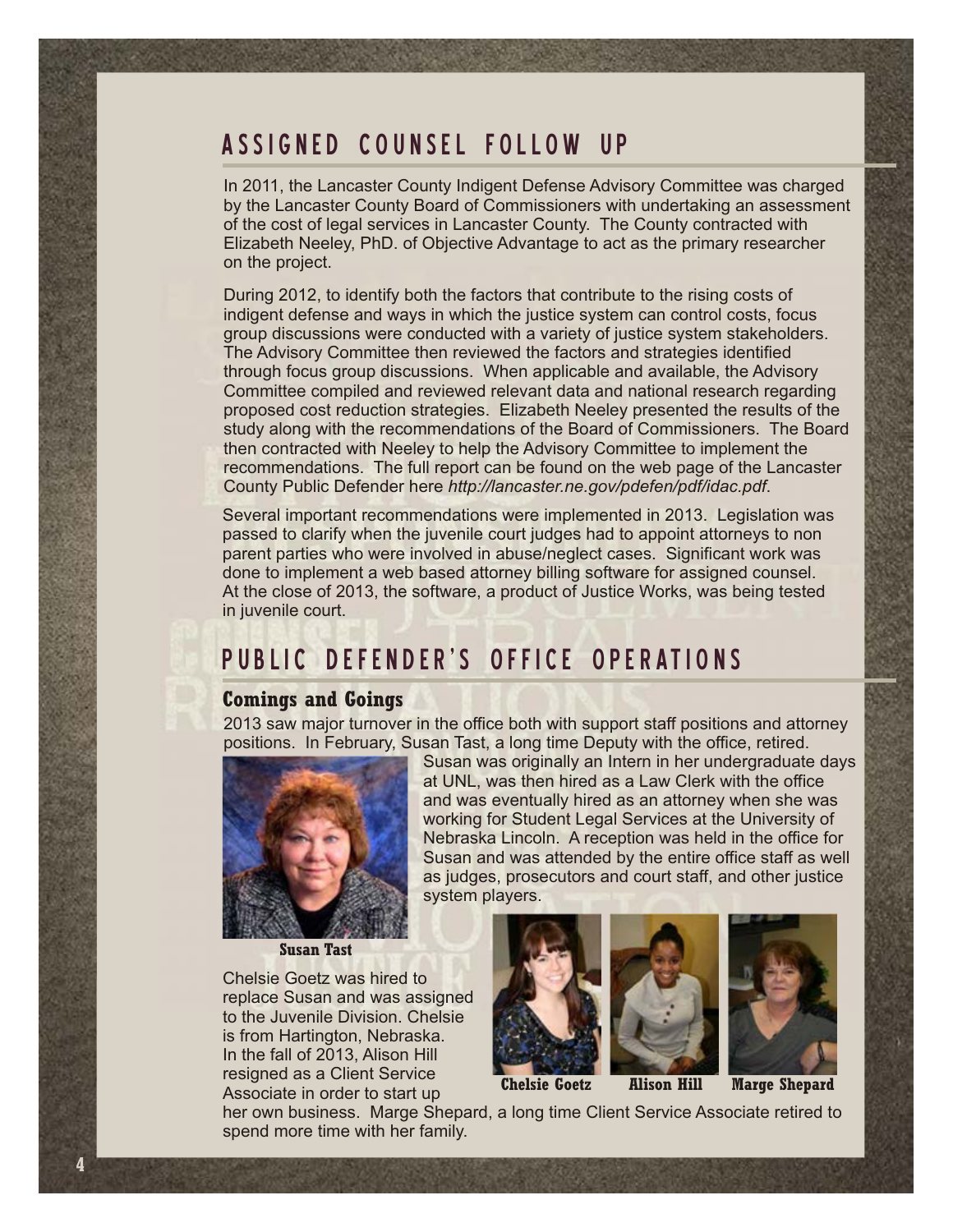## NEW ATTORNEY SALARY PLAN

2013 also saw the implementation of a long overdue change in the salary plan for attorneys in both the County Attorney's Office and the Public Defender's Office. Working with the Personnel Director, Joe Kelly and Dennis Keefe, agreed to an 8 step plan for Attorney I positions and a flexible plan to award those attorneys who have been designated as Attorney II. The Board of Commissioners approved the plan.

#### **CLE**

Elizabeth Elliott, one of the Deputies in the office, produced an educational program for attorneys in the office and for the larger legal community. Elizabeth used experts from the Nebraska Department of Correctional Services who provided information on what services the Department provided to inmates and the process of accessing those services.



#### **JAIL OPENS**

In late September of 2013, Lancaster County's new jail opened. This change has had significant impact on the Lancaster County Public Defender's Office. Previously, attorneys and other staff could visit clients in the jail just by crossing the street from their offices, or check in with clients in between court hearings. With the new jail, trips require an 11 mile round-trip drive and much pre planning. Video visitation software has been provided to the office and may make some client contacts easier but in person visits will still be necessary.

#### **ANGELIA ONUOHA HONORED FOR 15 YEARS OF SERVICE**

In May of 2013, Angelia Onuoha, a paralegal with the Public Defender's Office, was honored by Lancaster County for 15 years of service:

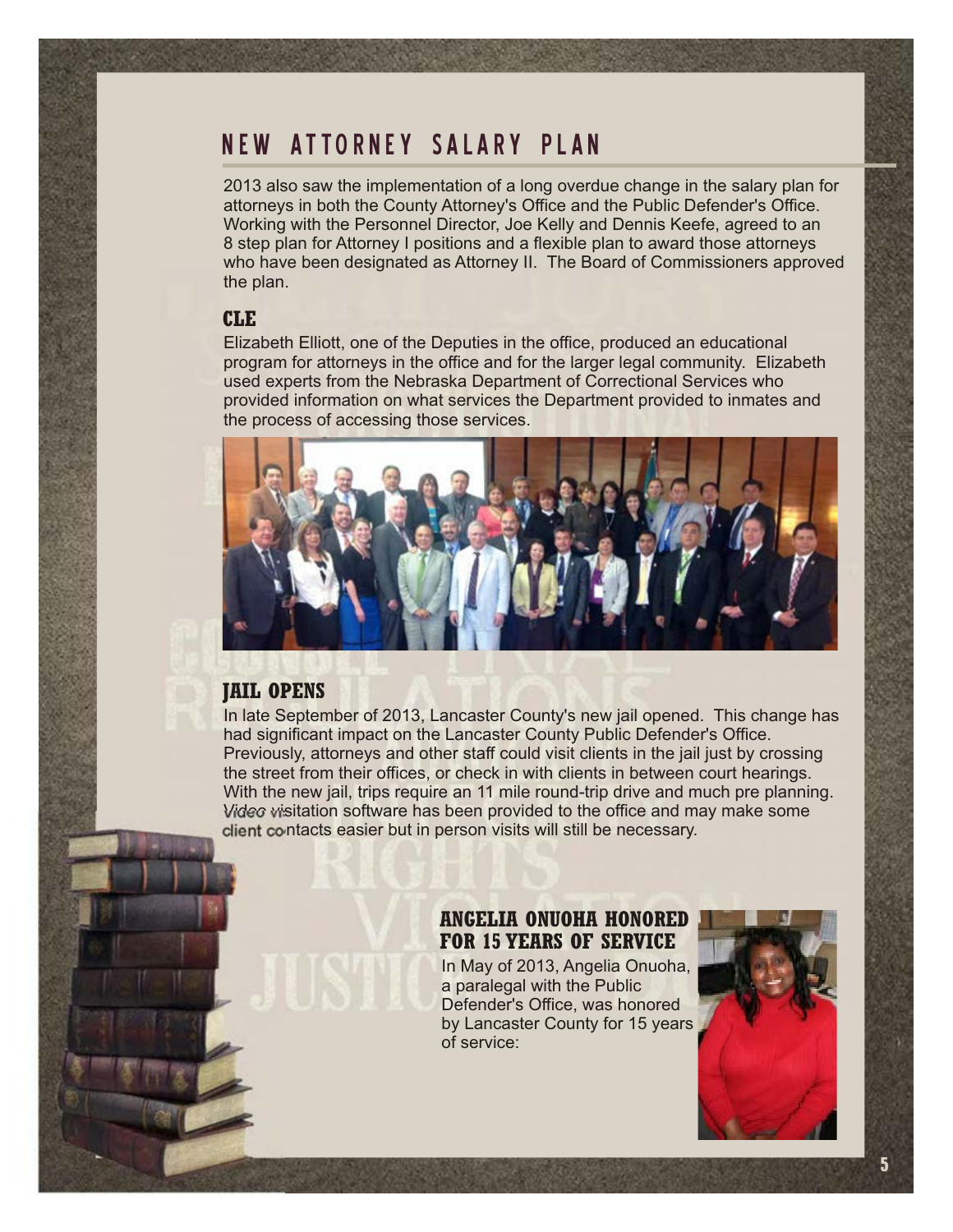#### THE FELONY DIVISION

Scott P. Helvie, Chief Deputy Robert G. Hays, Chief Deputy Valerie McHargue Deputy Webb E. Bancroft, Deputy Kristi J. Egger-Brown, Deputy Shawn D. Elliott, Deputy Elizabeth D. Elliott, Deputy Christopher L. Eickholt, Deputy Timothy M. Eppler, Deputy John C. Jorgensen, Deputy Joseph D. Nigro, Deputy

Joe Renteria, Investigator

Jed Rojewski, Paralegal Kristi Gottberg, Paralegal

Luke Henderson, Law Clerk Ariel Johnson, Law Clerk Claire Bazata, Law Clerk Sarah Safarik, Law Clerk Mark Carraher, Law Clerk Keenan Gallagher, Law Clerk



## FELONY CASE NOTES

- The state filed 12% more felony cases in Lancaster County Court in 2013 while our office's felony appointments increased by 15%. 87% of the filed felony cases required court appointed counsel in 2013 compared to 83% in 2012.
- In the 4 years since 2009, the number of felonies assigned to the Public Defender has increased by 521 cases or 36% (9% per year on average). The increase between 2012 and 2013 was from 1715 felonies to 1977 felonies. While there are a number of charge types affecting this increase, we have identified Possession of Methamphetamine as one of the major drivers. Possession of Methamphetamine cases have gone from 139 cases in 2009 to 685 cases in 2013 or a 191% increase (48% average increase per year). In just the one year period from 2012 to 2013 Possession of Methamphetamine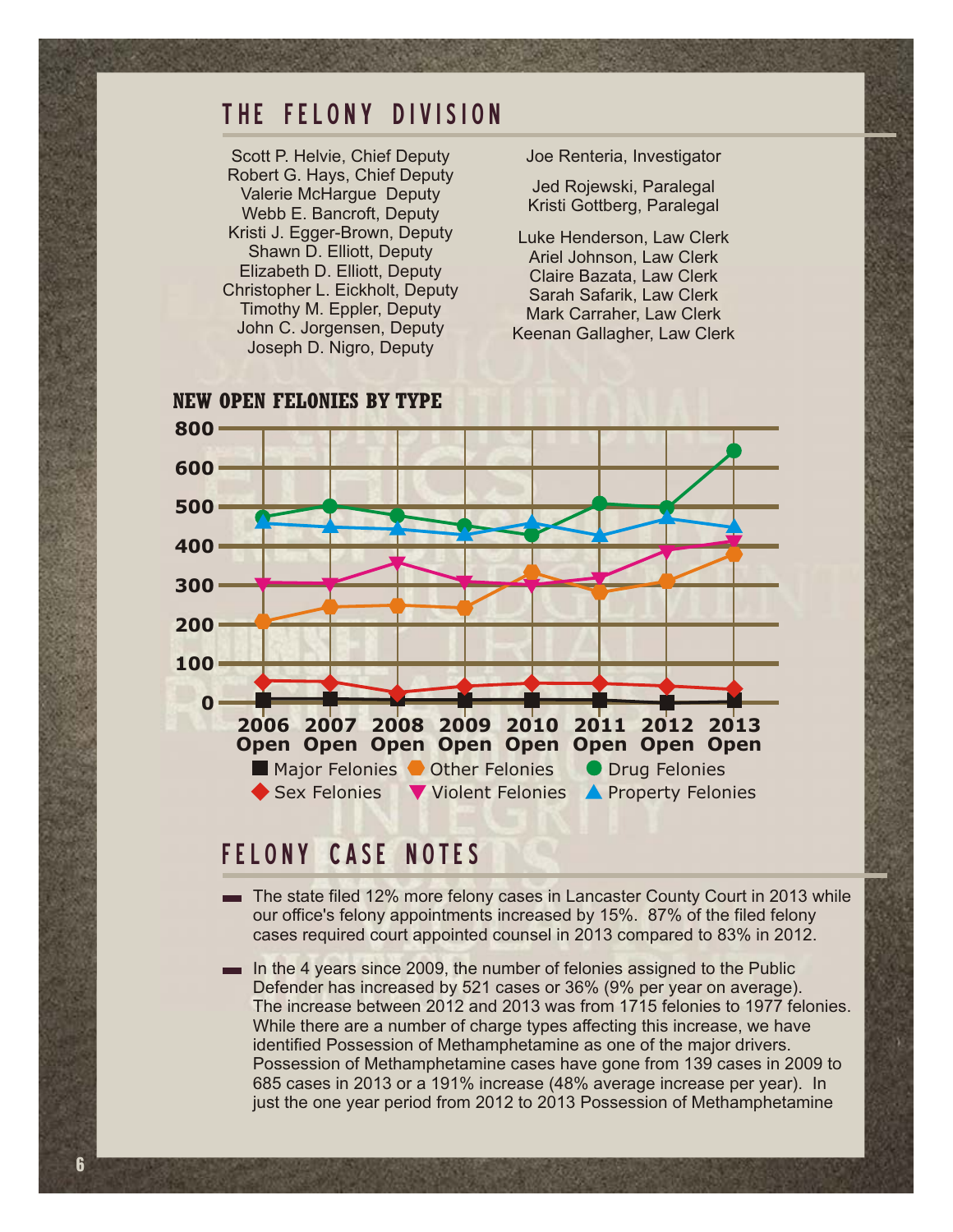#### F E L O N Y C A S E N O T E S **CONTINUED**

cases increased from 220 cases to 405 cases (+ 84%). Another charge type that didn't exist in 2009 is Tampering With An Ignition Interlock Device. The Legislature just recently expanded the scope of that law. The result is that in 2012 we received 4 cases and in 2013, we received 70 cases.

The 1,977 felony cases opened by the Public Defender in 2013 represents an  $\overline{\phantom{a}}$ all time high in terms of new open felony cases for the fourth year in a row.

Major Cases Opened and Closed in 2013: We opened 9 new major cases and closed 7 cases. The office opened 1 case of Attempted 1st Degree Murder, 4 cases of Second Degree Murder, 1 case of Attempted 2nd Degree Murder, 2 cases of Manslaughter and 1 case of Kidnapping. We closed 1 case of Attempted 1st Degree Murder by plea, 3 cases of Second Degree Murder 2 cases by a conflict and 1 by a plea to a lesser charge, 1 case of Attempted 2nd Degree Murder because of a conflict, 1 case of Manslaughter because of a conflict and 1 case of Kidnapping by a plea to lesser felony.

In 2013, the Public Defender's Office had 21 clients admitted to the Adult Drug Court Program and 39 Public Defender Drug Court clients had their cases closed; we filed a conflict of interest in one case, but of the remaining 38, 28 clients (74%) had their cases closed following successful graduation and case dismissal and 10 of the clients (26%) had their cases closed because of unsuccessful participation and the cases were referred back to the regular criminal courts. Joseph Nigro was the primary attorney assigned to Adult Drug Court in 2013. He was assisted by Paul Cooney.

### THE MISDEMEANOR DIVISION



**7**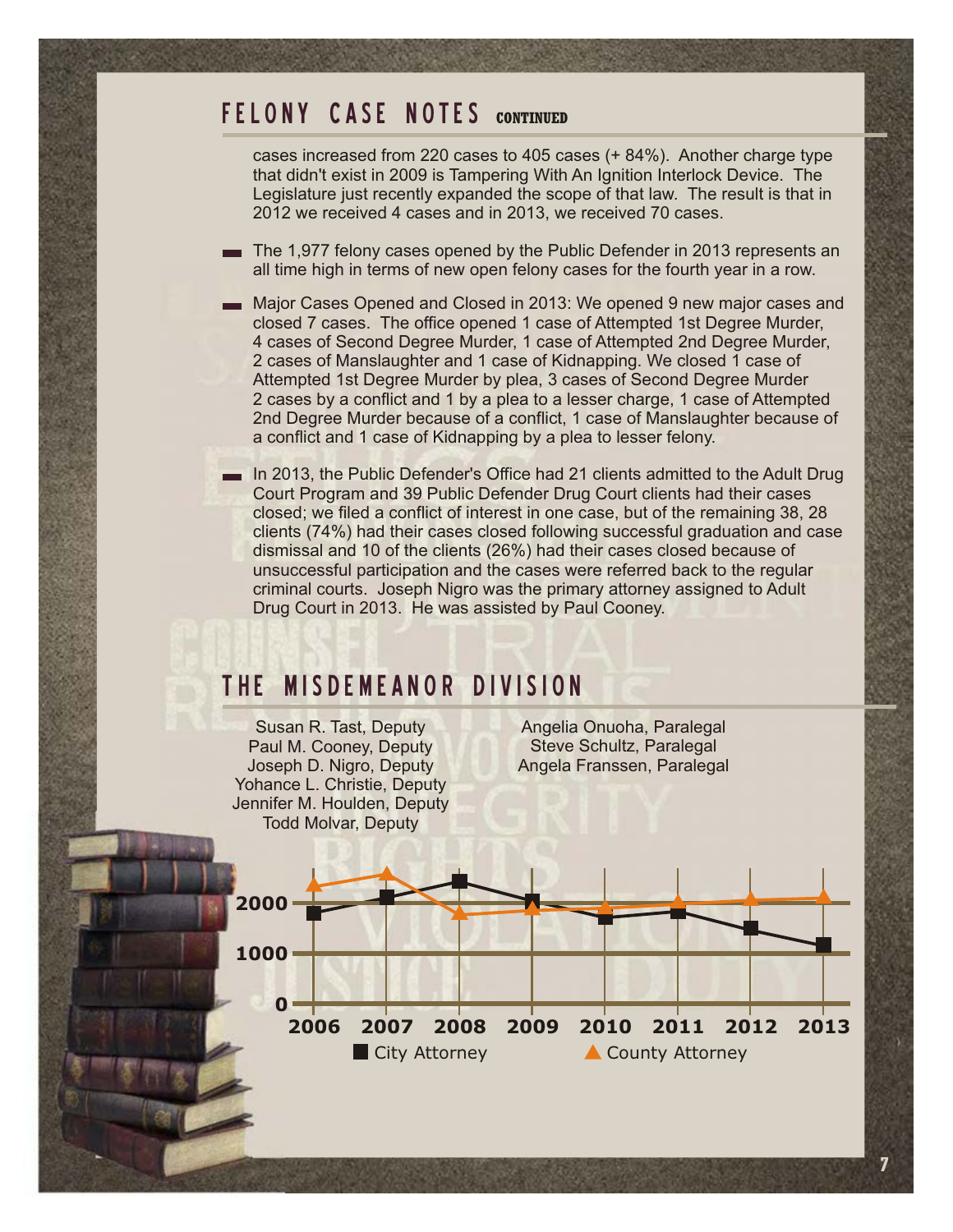#### MISDEMEANOR CASE NOTES

- Non-traffic misdemeanor filings in Lancaster County Court, including filings by the City Attorney and the County Attorney, declined by slightly more than 1% in 2013. This is the third straight year where there has been a decline in these filings.
- Overall, Public Defender misdemeanor appointments decreased by 10% in 2013. This is the lowest level we have seen since 2004. The number of County Attorney filed misdemeanors opened by the Public Defender (the more time intensive cases) remained virtually the same. However, since 2008, these misdemeanor cases have increased on an average of 3% per year.
- The number of City Attorney filed misdemeanors assigned to our office, declined by 24% between 2012 and 2013, reaching the lowest level of new cases in 15 years.
- The only major misdemeanor charge categories that showed significant change in 2013 were Driving on a Suspended License (down 15%) and Theft cases (down 10%).
- There are 3 Deputy Public Defenders and 1.25 paralegals assigned to the County Attorney filed Misdemeanors which totaled 2,021 new cases in 2013.

There are 1.3 Deputy Public Defenders and 1 paralegal assigned to the City Attorney filed Misdemeanors which totaled 1,144 new cases in 2013.

### MENTAL HEALTH COMMITTMENTS AND MISCELLANEOUS CASES

**8**

Joseph D. Nigro, Deputy Luke Henderson, Law Clerk Ariel Johnson, Law Clerk Sarah Safarik, Law Clerk Claire Bazata, Law Clerk

- There were 181 new petitions filed in 2013, only a slight increase from the 176 petitions filed in 2012.
- 6 of the new petitions in 2013 involved petitions for commitment under the Sex Offender Commitment Act.
- There was 1 appeal filed in the district court from mental health commitment proceedings in 2013.

The Public Defender's office opened 157 miscellaneous cases in 2013 compared to 155 miscellaneous cases in 2012. The 2013 cases included 123 felony revocation of probation cases; 11 fugitive from justice cases; 21 adult drug court cases; and 1 new case involving representation in out of state witness proceedings and 1 Habeas Corpus proceeding.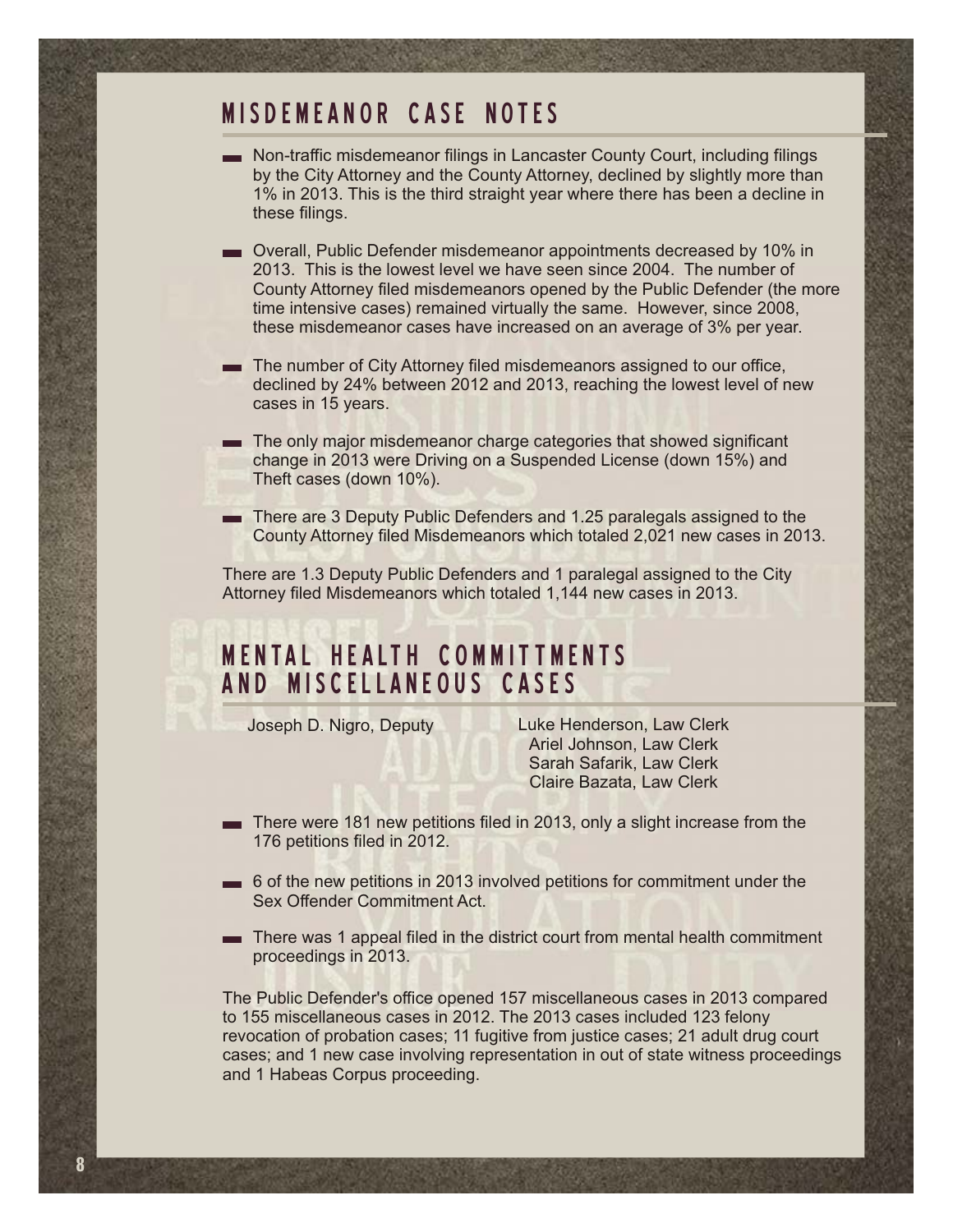### THE JUVENILE DIVISION

Margene M. Timm, Chief Deputy Matt Meyerle, Deputy Chelsie Goetz, Deputy

Angelia Onuoha, Paralegal

#### JUVENILE CASES

Because of a change in the manner in which we began counting juvenile cases midway through 2013, we are unable to do any meaningful comparisons with the number of cases opened and closed in prior years. New legislation expanded the overall life of the cases and filing practices by the prosecutor collapsed what used to be several cases into one. As a result, our office, for a short period of time tracked each juvenile "client" as a separate "case" regardless of how many charges were filed. Prior to that time, each separate charging document was considered a case.

## JUVENILE CASE NOTES

The Juvenile Court Administrator for Lancaster County reports that there were 1,099 Law Violation filings in the Separate Juvenile Court of Lancaster County, Nebraska in 2013, an 11% decline from the number of filings in 2012 (1,234 filings). 2013 Status offense filings amounted to 520 cases, a 30% increase from 2012 (401 filings).

The Public Defender's Office opened 12 new cases in the Juvenile Drug Court program in 2012 and closed 19. Of the 19 cases closed, 6 were closed following successful completion and graduation and 13 were closed following unsuccessful termination from the program.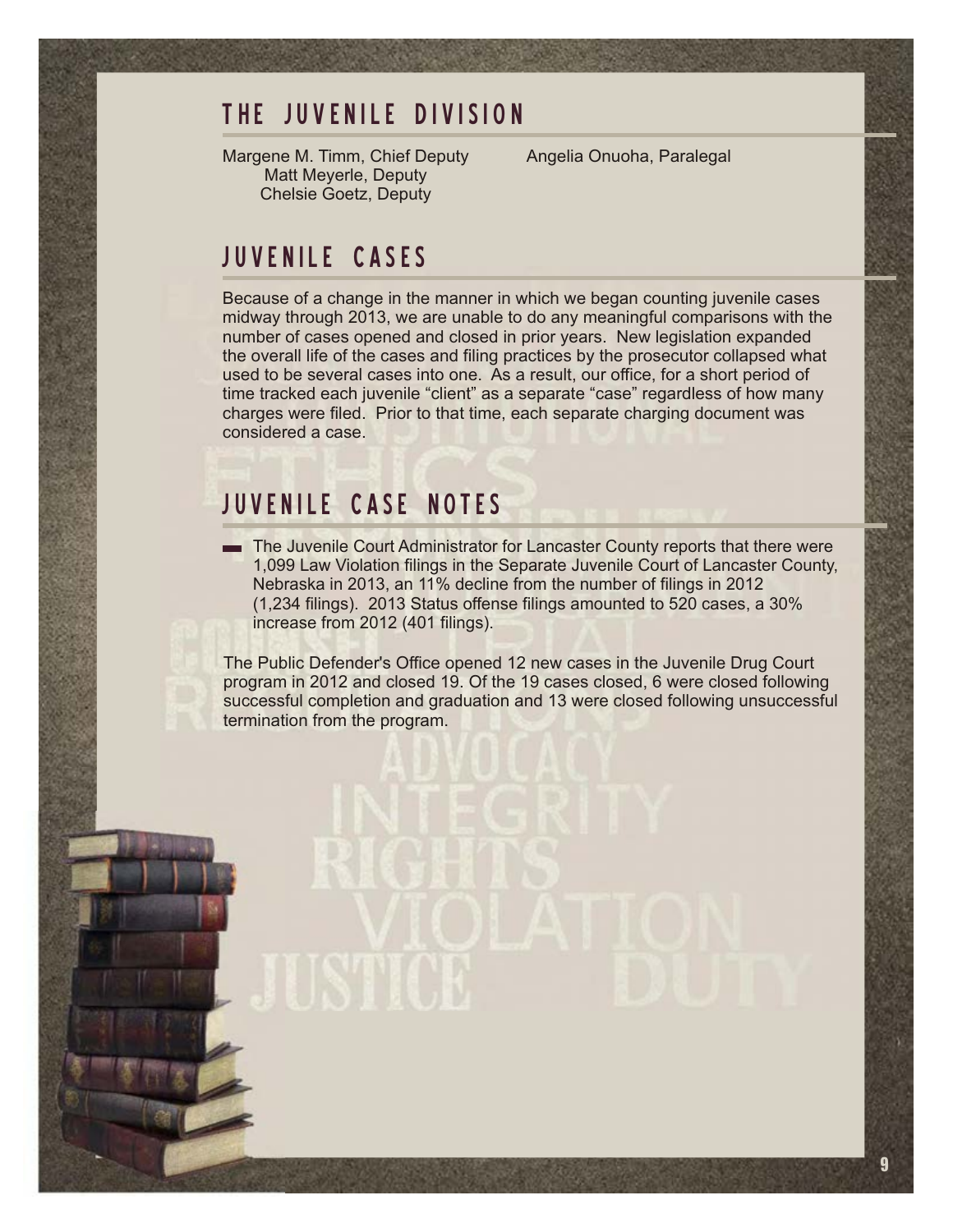### FUTURE ISSUES

**Leadership Transition.** In August of 2013, Dennis R. Keefe announced that he would not seek another term of office in 2014. Keefe, who has been the Elected Public Defender since 1979, announced his support for Deputy Public Defender Joseph Nigro who announced his candidacy in late August. As of this writing, Joe Nigro has filed for the Office and is unopposed for election. The office determined to do strategic planning as a part of the transition process, and Monica Miles-Stephan was retained to facilitate the strategic planning process.

**Juvenile Legislation.** In 2013, the Nebraska Legislature passed a major piece of legislation that significantly changed the way juvenile law violation and status cases are handled in juvenile court. The state office of juvenile services within HHS was eliminated as a disposition option and state probation was significantly expanded to pick up the cases, including youth who were reentering from the Youth Rehabilitative and Treatment Centers in Kearney and Geneva. This places greater demand on the Public Defender's office in terms of cases staying open longer with additional responsibilities for youth who are returning from the YRTCs. As the legislative session began in early 2014, another major change in juvenile procedure was at the final stages of consideration. That change would require that some charges involving youth be instituted in the juvenile court rather than adult court and "waived" into adult court in appropriate circumstances. This is the exact opposite of how all cases are handled at the current time, where the prosecutor decides where to file and the youth has the right to a transfer hearing if the filing is in adult court. Both of these pieces of legislation have the potential to have a major impact on the Public Defender's office.

**Felony Cases.** As noted earlier in this report, the office has seen a significant growth in felony cases in the past few years, driven mainly by the Possession of Methamphetamine cases. This has resulted in the office exceeding its felony caseload standards by almost 22 cases per month (264 cases per year). The average cost of felony case (including attorney fees and expenses) assigned to private attorneys in 2012 was \$1292/case.

The average annual cost of an entry level attorney in the Public Defender's Office for the first three years of employment is \$88,572 (including all salary, assumed salary increases and benefits at the maximum). Therefore, the break even point for the County in adding a staff attorney to the Public Defender's Office is 69 overload cases. (69 cases x \$1292/case = \$89,148).

The average felony attorney in the office can handle approximately 115 felony cases per year under our standards. This would result in a savings of \$60,008 per year (115 assigned counsel cases x \$1292 per case = \$148,580 - \$88,572 average cost of new attorney per year).

The number of new felonies has not slowed down in the first few months of 2014. While the Board has determined to add 1 felony attorney to the office in 2014, they may want to add another if the cases continue to increase.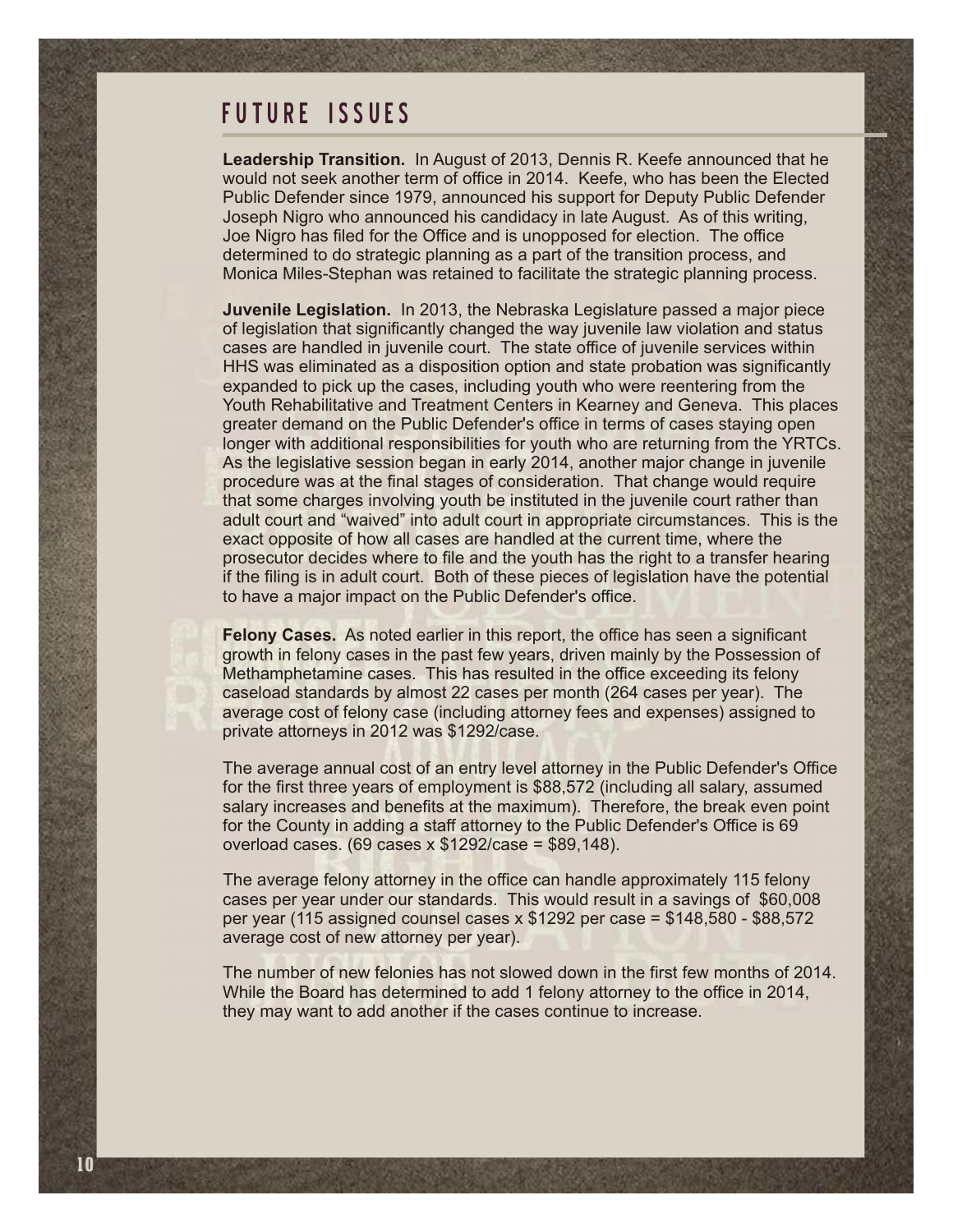### APPENDIX A

### LANCASTER COUNTY PUBLIC DEFENDER'S OFFICE OPEN/CLOSED CASELOAD REPORT 2013 **TABLE 1**

|                      | <b>PENDING</b> | <b>OPENED</b> | <b>CLOSED</b> | <b>PENDING</b>  |
|----------------------|----------------|---------------|---------------|-----------------|
| <b>CASETYPE</b>      | <b>START</b>   | 2013          | 2013          | <b>END 2013</b> |
| Appeals              | 35             | 66            | 62            | 42              |
| Felonies             | 690            | 1968          | 1960          | 716             |
| <b>Juveniles</b>     | 566            | 1048          | 1145          | 472             |
| <b>Major Cases</b>   | 4              | 9             | 7             | 6               |
| <b>Mentals</b>       | 6              | 181           | 195           | 8               |
| <b>Miscellaneous</b> | 100            | 157           | 184           | 65              |
| <b>Misdemeanors</b>  | 588            | 3165          | 3131          | 614             |
| <b>Totals</b>        | 1989           | 6594          | 6684          | 1923            |

### LANCASTER COUNTY PUBLIC DEFENDER'S OFFICE HISTORICAL COMPARISON OF CASES OPENED SINCE 2003 **TABLE 2**

| <b>CASETYPE</b>        |      |      | 2003 2004 2005 2006 2007 2008 2009 2010 2011 |                                                                                  |           |                |      |                               |      |                     |      | 2012 2013 12-13 |
|------------------------|------|------|----------------------------------------------|----------------------------------------------------------------------------------|-----------|----------------|------|-------------------------------|------|---------------------|------|-----------------|
| Appeals                | 109  | 110  | 107                                          | 119                                                                              | 110       | 101            | 95   | 98                            | 92   | 73                  | 66   | $-10%$          |
| Felonies               | 1368 | 1415 | 1515                                         | 1506                                                                             |           | 1566 1558      |      | 1476 1573                     |      | 1596 1712           | 1968 | 15%             |
| Juveniles              | 1331 | 1467 | 1417                                         | 1520                                                                             | 1517      | 1597           |      |                               |      | 1323 1346 1325 1361 | 1048 | $-23%$          |
| <b>Major Cases</b>     | 15   | 12   | 11                                           | $\begin{array}{ c c c c c }\n\hline\n\text{4} & \text{4} \\ \hline\n\end{array}$ | 11        | $\overline{7}$ |      | $\overline{5}$<br>$5^{\circ}$ | 5    | 3                   |      | 9 200%          |
| Mental Comm.           | 471  | 416  | 415                                          | 370                                                                              | 454       | 289            | 252  | 227                           | 176  | 176                 | 181  | 3%              |
| <b>Miscellaneous</b>   | 210  | 178  | 187                                          | 810                                                                              | 764       | 749            | 616  | 234                           | 230  | 155                 | 157  | $1\%$           |
| Misdemeanors 2749 3157 |      |      | 3551 4101                                    |                                                                                  | 4291      | 3970           | 3820 |                               |      | 3556 3784 3519 3165 |      | $-10%$          |
| <b>Totals</b>          | 6253 | 6755 | 7203                                         |                                                                                  | 8430 8713 | 8271           | 7587 | 7039                          | 7208 | 6999                | 6594 | $-6\%$          |

*dD says we opened 390 child support and reviews/paternity cases in 2009, so the adjusted total number of cases for 2009 would be 7,587 - 390 = 7,197. Consequently, the actual decrease in 2010 overall was 2%.*

**Chg.**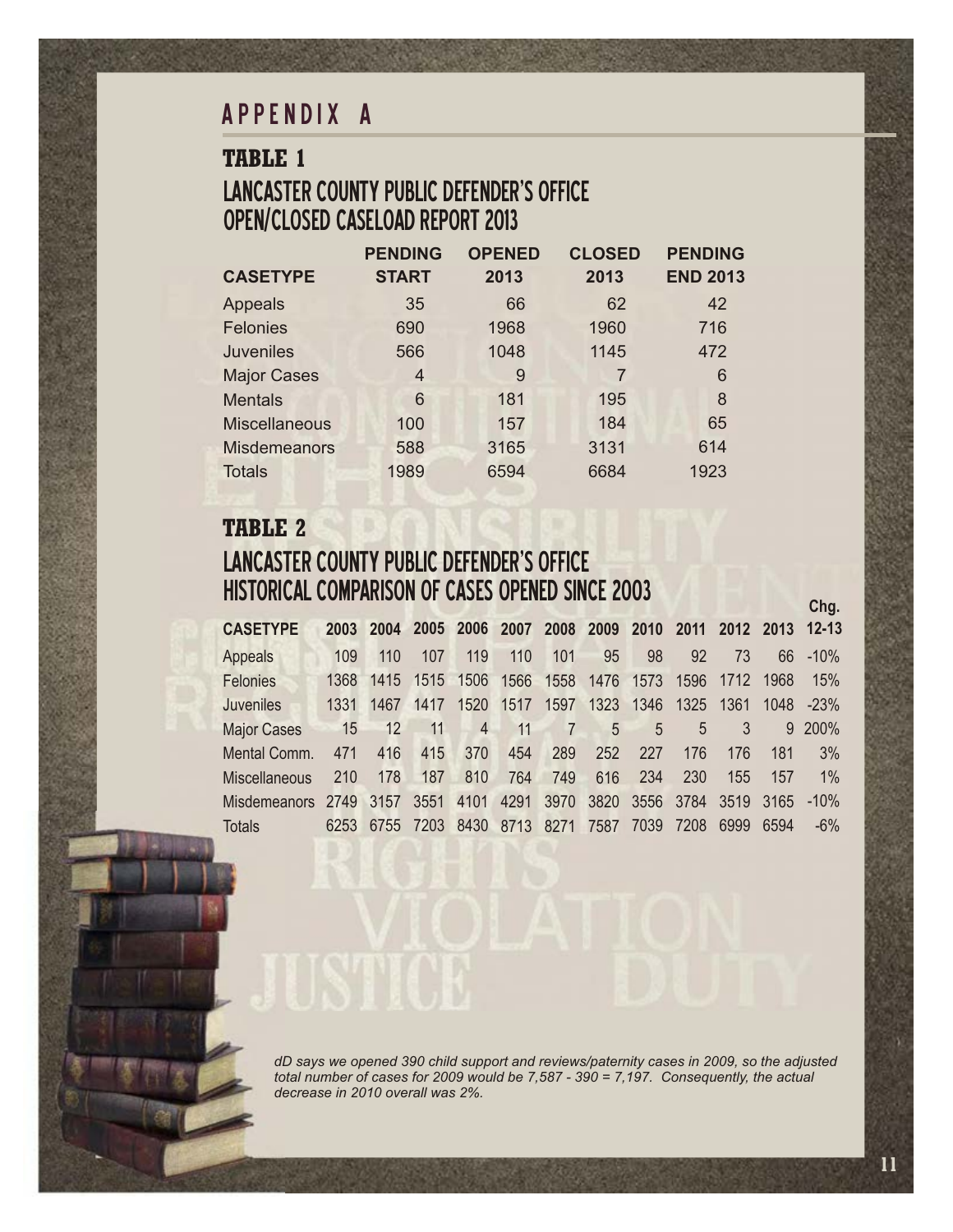# A P P E N D I X B

# LANCASTER COUNTY GENERAL FUND EXPENSE BUDGET

| <b>Public Defender</b><br><b>EXPENDITURES</b> | <b>ACTUALS</b><br>2011-12 | <b>PROPOSED</b><br><b>BUDGET</b><br>2012-13 | <b>ADOPTED</b><br><b>BUDGET</b><br>2012-13 | <b>PROPOSED</b><br><b>BUDGET</b><br>2013-14 | <b>ADOPTED</b><br><b>BUDGET</b><br>2013-14 |
|-----------------------------------------------|---------------------------|---------------------------------------------|--------------------------------------------|---------------------------------------------|--------------------------------------------|
| <b>SALARIES &amp; WAGES</b>                   | 2,293,847                 | 2,309,212                                   | 2,309,212                                  | 2,401,802                                   | 2,401,802                                  |
| <b>EMPLOYEE BENEFITS</b>                      | 659,924                   | 696,228                                     | 696,228                                    | 799,999                                     | 799,999                                    |
| <b>OFFICE SUPPLIES</b>                        | 14,175                    | 15,750                                      | 15,750                                     | 15,750                                      | 15,750                                     |
| OTHER CONTRACTED SERVICES                     | 72,863                    | 68,800                                      | 68,800                                     | 73,916                                      | 73,916                                     |
| TRANS, TRAVEL & SUBSISTANCE                   | 8,783                     | 13,790                                      | 13,790                                     | 16,865                                      | 16,865                                     |
| <b>COMMUNICATIONS</b>                         | 22,227                    | 23,743                                      | 23,743                                     | 23,743                                      | 23,743                                     |
| POSTAGE, COURIER & FREIGHT                    | 5,476                     | 5,537                                       | 5,537                                      | 5,537                                       | 5,537                                      |
| PRINTING & ADVERTISING                        | 9,424                     | 9,590                                       | 9,590                                      | 9,590                                       | 9,590                                      |
| <b>CONTRACTED HEALTH SERVICE</b>              | 2,566                     | 15,000                                      | 15,000                                     | 15,000                                      | 15,000                                     |
| OTHER CLIENT SERVICES                         | 15                        | $\Omega$                                    | $\Omega$                                   | $\Omega$                                    | $\Omega$                                   |
| <b>MISC FEES &amp; SERVICES</b>               | 61,441                    | 80,504                                      | 80,504                                     | 81,174                                      | 81,174                                     |
| <b>INSURANCE &amp; SURETY BONDS</b>           | 6,618                     | 7,300                                       | 7,300                                      | 7,300                                       | 7,300                                      |
| <b>REPAIR &amp; MAINTENANCE COST</b>          | 677                       | 500                                         | 500                                        | 500                                         | 500                                        |
| <b>RENTALS</b>                                | 151,223                   | 151,223                                     | 151,223                                    | 150,863                                     | 150,863                                    |
| <b>EQUIPMENT</b>                              | 419                       | 0                                           | $\Omega$                                   | 3,962                                       | 3,962                                      |
| <b>TOTAL PUBLIC DEFENDER</b>                  | 3,309,678                 | 3,397,177                                   | 3.397.177                                  | 3,606,001                                   | 3,606,001                                  |

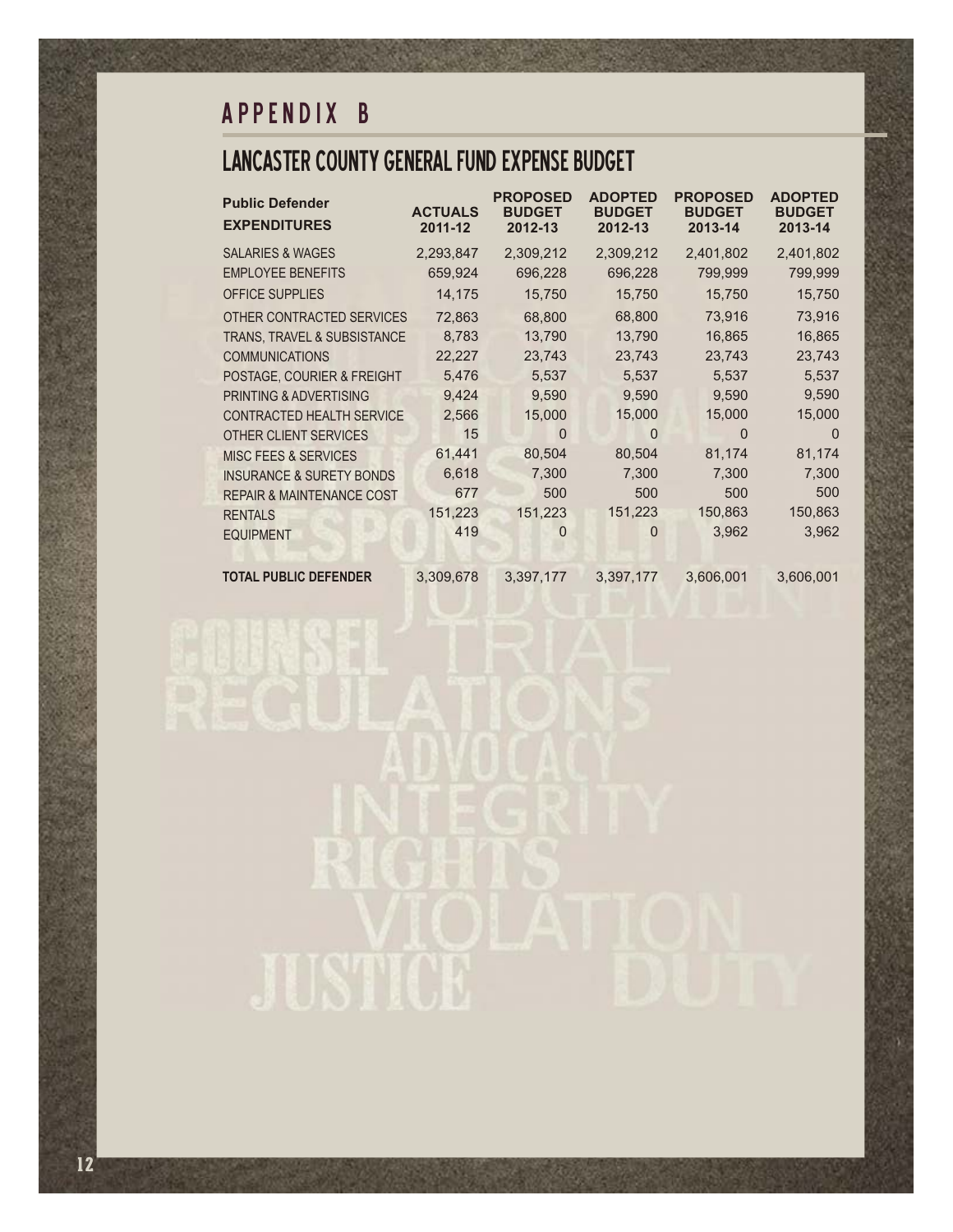## A P P E N D I X C

#### CONSTITUTIONAL AND STATUTORY BACKGROUND FOR OFFICE OF THE PUBLIC DEFENDER

In all criminal prosecutions, the accused shall enjoy the right . . . to have the assistance of counsel for his defense.

#### **Sixth Amendment Constitution of the United States**

In all criminal prosecutions the accused shall have the right to appear and defend in person or by counsel

#### **Article 1, Section 11 Constitution of the State of Nebraska**

#### **Neb. Rev. Stat. 23-3401 (Reissue 2012) Public defender in certain counties; election; qualifications; prohibited practices; residency.**

(1) There is hereby created the office of public defender in counties that have or that attain a population in excess of one hundred thousand inhabitants and in other counties upon approval by the county board. The public defender shall be elected as provided in the Election Act.

(2) The public defender shall be a lawyer licensed to practice law in this state. He or she shall take office after election and qualification at the same time that other county officers take office, except that upon the creation of such office in any county, a qualified person may be appointed by the county board to serve as public defender until such office can be filled by an election in accordance with 32-523.

(3) In counties having a population of more than one hundred seventy thousand inhabitants, the public defender shall devote his or her full time to the legal work of the office of the public defender and shall not engage in the private practice of law. All assistant public defenders in such counties shall devote their full time to the legal work of such office of the public defender and shall not engage in the private practice of law so long as each assistant public defender receives the same annual salary as each deputy county attorney of comparable ability and experience receives in such counties.

(4) No public defender or assistant public defender shall solicit or accept any fee for representing a criminal defendant in a prosecution in which the public defender or assistant is already acting as the defendant's court-appointed counsel.

(5) A public defender elected after November 1986 need not be a resident of the county when he or she files for election as public defender, but a public defender shall reside in a county for which he or she holds office, except that in counties with a population of one hundred thousand or less inhabitants, the public defender shall not be required to reside in the county in which he or she holds office.